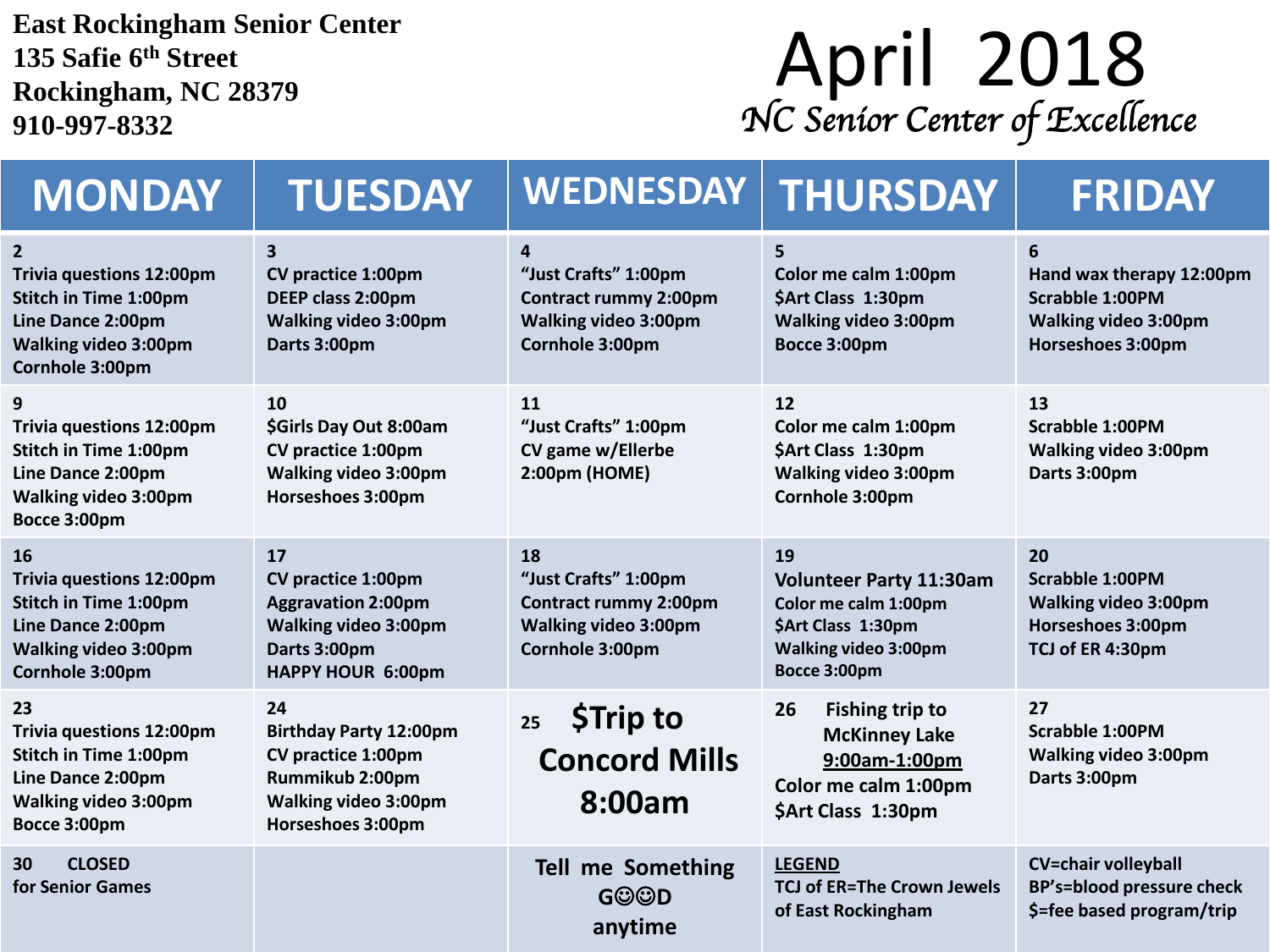Ellerbe Senior Center<br>306 Millstone Road, Ellerbe, NC 28338 910-652-6006

## April 2018

| <b>Monday</b>                                                  | <b>Tuesday</b>                               | Wednesday                                                                                           | <b>Thursday</b>                                                                               | <b>Friday</b>                            |  |  |
|----------------------------------------------------------------|----------------------------------------------|-----------------------------------------------------------------------------------------------------|-----------------------------------------------------------------------------------------------|------------------------------------------|--|--|
| $\overline{2}$<br>Bingo 12:15pm<br><b>Richmond Co. Hospice</b> | $\overline{\mathbf{3}}$<br>Art Class 12:15pm | $\overline{4}$<br><b>Volleyball Practrice10:00</b><br>Volleyball Game @2:00<br><b>Pruitt Health</b> | $5\overline{)}$<br>Coffee with Sandy<br>Bingo 12:15pm                                         | $6\phantom{1}$<br>Contract Rummy 12:15pm |  |  |
| 9<br><b>Bingo 12:15pm</b><br><b>Richmond Pines</b>             | 10<br>Art Class 12:15pm                      | 11<br>Volleyball Practice 10:00<br>Volleyball Game 2:00 @<br>E Rock                                 | 12<br><b>CLOSED</b>                                                                           | 13<br>Aggravation 12:15pm                |  |  |
| 16<br>Bingo 12:15pm with                                       | 17<br><b>Closed for Senior Games</b>         | 18<br><b>Volleyball Game V/S</b><br>Hamlet @ 2:00                                                   | 19<br><b>CLOSED</b>                                                                           | 20<br>Dominos 12:15pm                    |  |  |
| 23<br>Bingo 12:15pm                                            | 24<br>Art Class 12:15pm                      | <b>CLOSED</b><br>25<br>\$Pamper Day                                                                 | 26<br><b>CLOSED</b><br>Fishing Trip @ McKinney<br>Fish Hatchery 9:00am-<br>1:00 <sub>pm</sub> | 27<br>Scrabble 12:15pm                   |  |  |
| 30<br>Bingo 12:15pm                                            |                                              |                                                                                                     |                                                                                               |                                          |  |  |
| Legend:<br>$$ =$ Fee for program/ activity                     |                                              |                                                                                                     |                                                                                               |                                          |  |  |